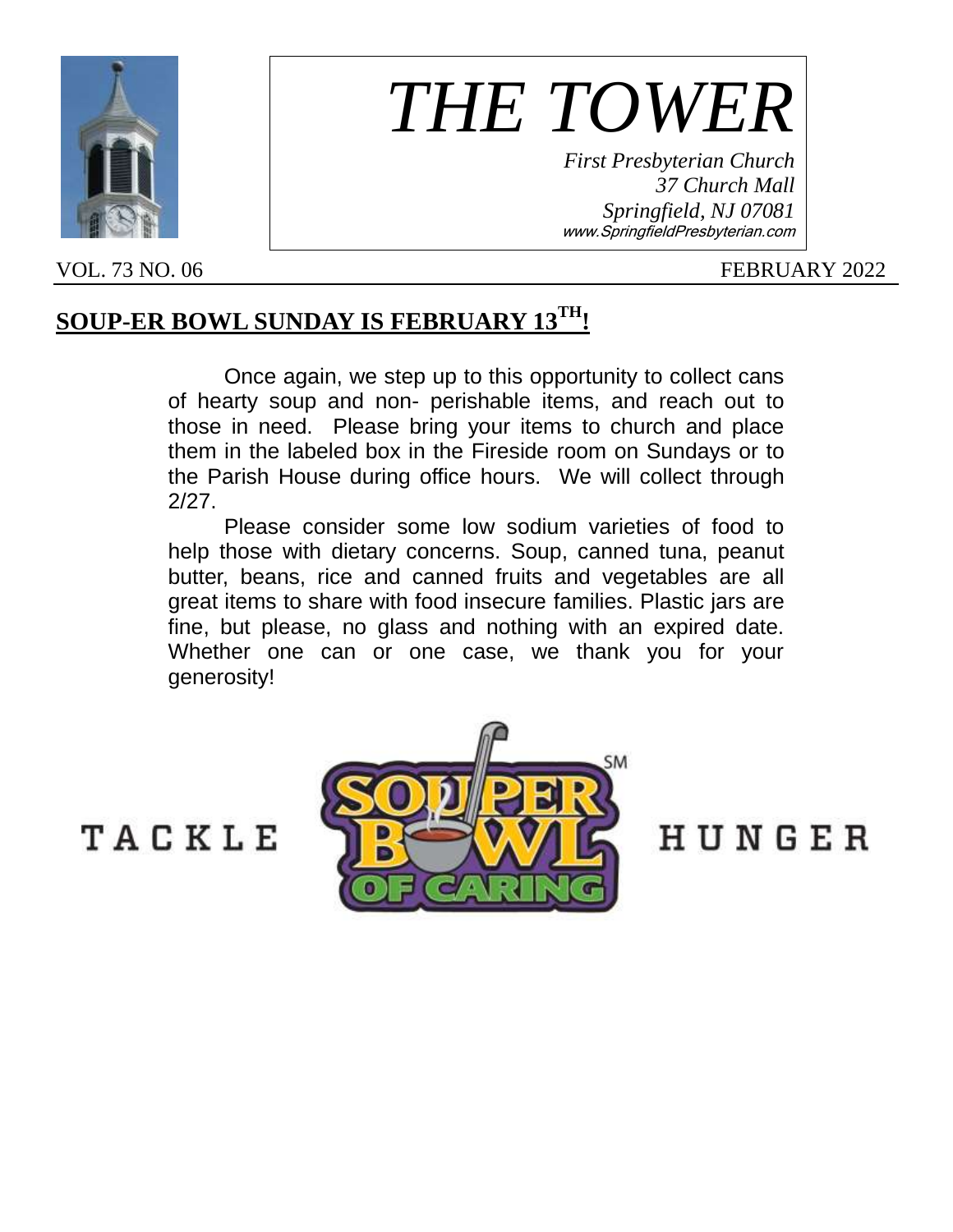| <b>BIRTHDAYS</b><br>Feb 1 - Lynn Doll<br>Feb 2 - Clarence Davis<br>Feb 3 - Linda Amiano<br>Ken Guida       | Feb 14 - Donald Hartman<br>Feb 15 - Patricia Gahm<br>Feb 16 - Alyssa Williams<br>Feb 20 - Yolanda Rueda<br>Feb 26 - Melissa Guida Bliss<br>Feb 28 - Walter Peterson |  |
|------------------------------------------------------------------------------------------------------------|---------------------------------------------------------------------------------------------------------------------------------------------------------------------|--|
| Jean Sim<br>Feb 5 - Eileen Clark<br><b>Heather Hecking</b><br>Feb 6 - Chase Werner<br>Feb 7 - Ryan Doremus | If you don't see your birthday listed,<br>please provide month and date to the office.<br>We are happy to celebrate with all of our members!                        |  |

#### **2021 YEAR-END CONTRIBUTION STATEMENTS**

The 2021 financial contributions statements were mailed in early January and we ask that you review them carefully. If you find that your statement does not match your personal records, please contact the office and a review of your account can be arranged. Thank you for your ongoing support of your church!

#### **2022 OFFERING ENVELOPES**

For members and friends who use offering envelopes, arrangements can be made to pick up your box or have the office mail the box to your home. We thank those of you who have already done so!

#### **PRESBYTERIAN CHURCH (USA) PER CAPITA**

Each year, our congregation is assessed a fee to cover administrative fees for Presbytery and for PC(USA). We ask our members to reimburse the church for their share, if means allow. The assessment is \$40 per member (adults and confirmed young adults). If you use offering envelopes, there is one in the box for this purpose, otherwise you may use a pew envelope and note "Per Capita" on the memo line.

#### **ANNUAL REPORTS ARE DUE**

If you chaired a committee in 2021, we need your annual report! The Annual Report booklet is the church's brief overview of what was accomplished in the past year. It is a requirement of Presbytery, and is the document that is presented to the membership for review in advance of the Annual Congregational and Corporation Meeting. (date TBA) The best way is a word document e-mailed to firstpcoffice@verizon.net that can be edited. Please, no pdf's. Please contact Linda J in the office if you need a copy of previous reports or assistance in typing. Thank you to those who responded already!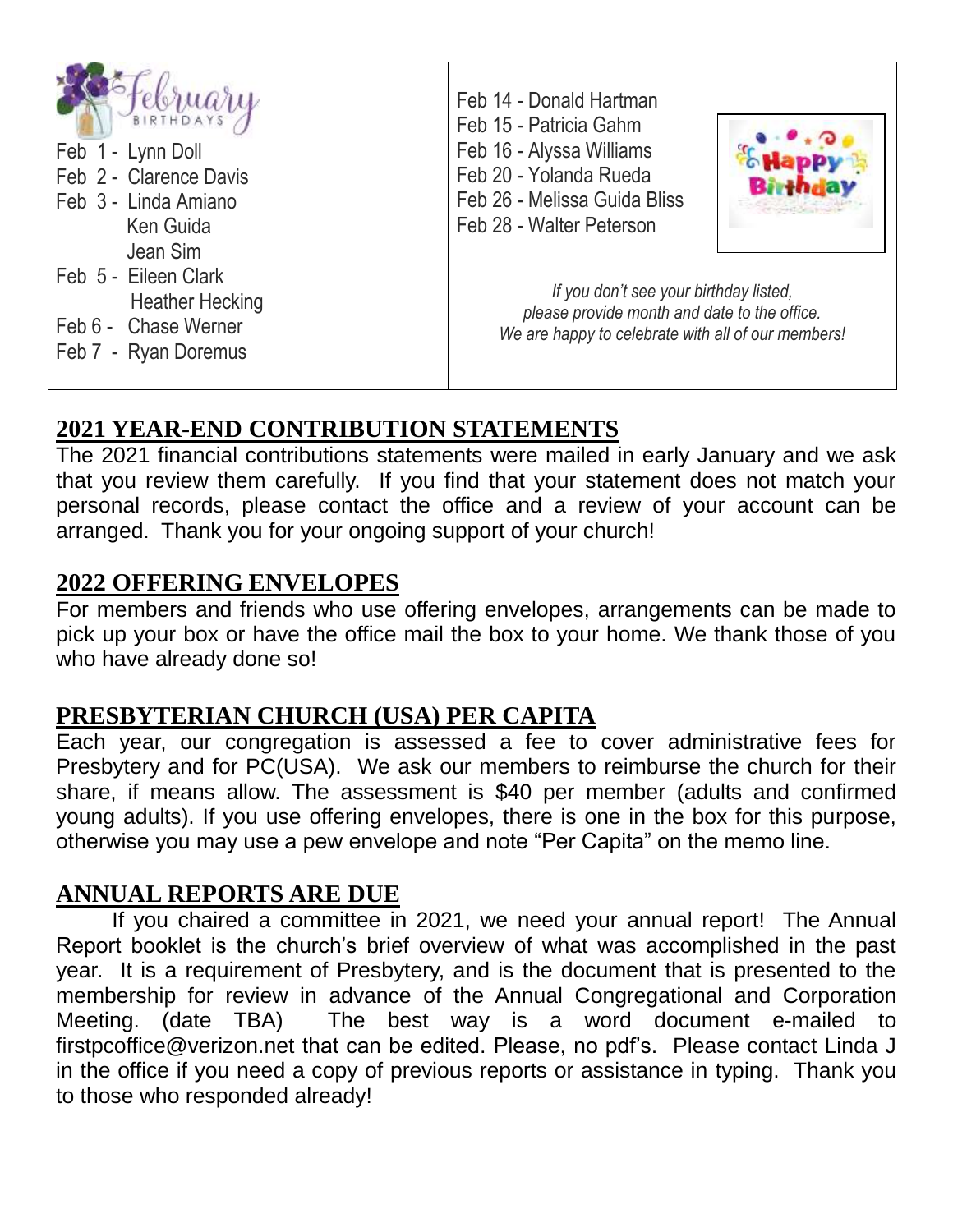

*From the Desk of Pastor Lindsey* 

*The grace of our Lord Jesus Christ, the love of God, and the fellowship of the Holy Spirit be with you all.*

Once at a meeting of a small gathering of Christians, the person conducting the meeting asked me what I wanted to share with other Christians. I replied I wanted to share joy. It brings me immense joy to make people laugh especially during worship service. I know some people would rather be solemn and meditative, but what does Jesus Christ say about making people feel happy.

**<sup>33</sup>** Then they said to him, "John's disciples, like the disciples of the Pharisees, frequently fast and pray, but your disciples eat and drink." **<sup>34</sup>** Jesus said to them, "You cannot make wedding guests fast while the bridegroom is with them, can you? **<sup>35</sup>** The days will come when the bridegroom will be taken away from them, and then they will fast in those days." Luke 5:33-35

What amazed and shocked the Scribes, and the Pharisees was the normality of the followers of Jesus. More than once, Jesus likens the Christian life to a wedding feast. Joy is a primary Christian characteristic. A co-worker once told me that it feels like I am bathed in sunshine. I considered that high praise and a compliment.

Far too many people think of Christianity as something which compels them to do all the things they do not want to do, and hinders them from doing all the things they do want to do. Laughter becomes something you have to struggle to obtain. Laughter is a gift and should make you feel glorious. Go out to proclaim the good news, which being a Christian can bring you and others joy.

Jesus knew that there would come a day when the bridegroom would be taken away. Jesus was not caught unawares by death. Ahead he saw the Cross, but even on the way to the Cross He knew that joy that no man could take away from us, because it is the joy of the presence of God. There will be times to fast, pray, and mourn, but there will also be times to laugh. Until then, let the joy of Jesus Christ bathe you with joy that comes from sunshine. Even though we are living in trying times right now, do not worry, be happy because the love of our Heavenly Father and our Lord and Savior Jesus Christ will be with us now and forever. Amen!!

Yours in Christ,

#### **Pastor Madelynne Lindsey**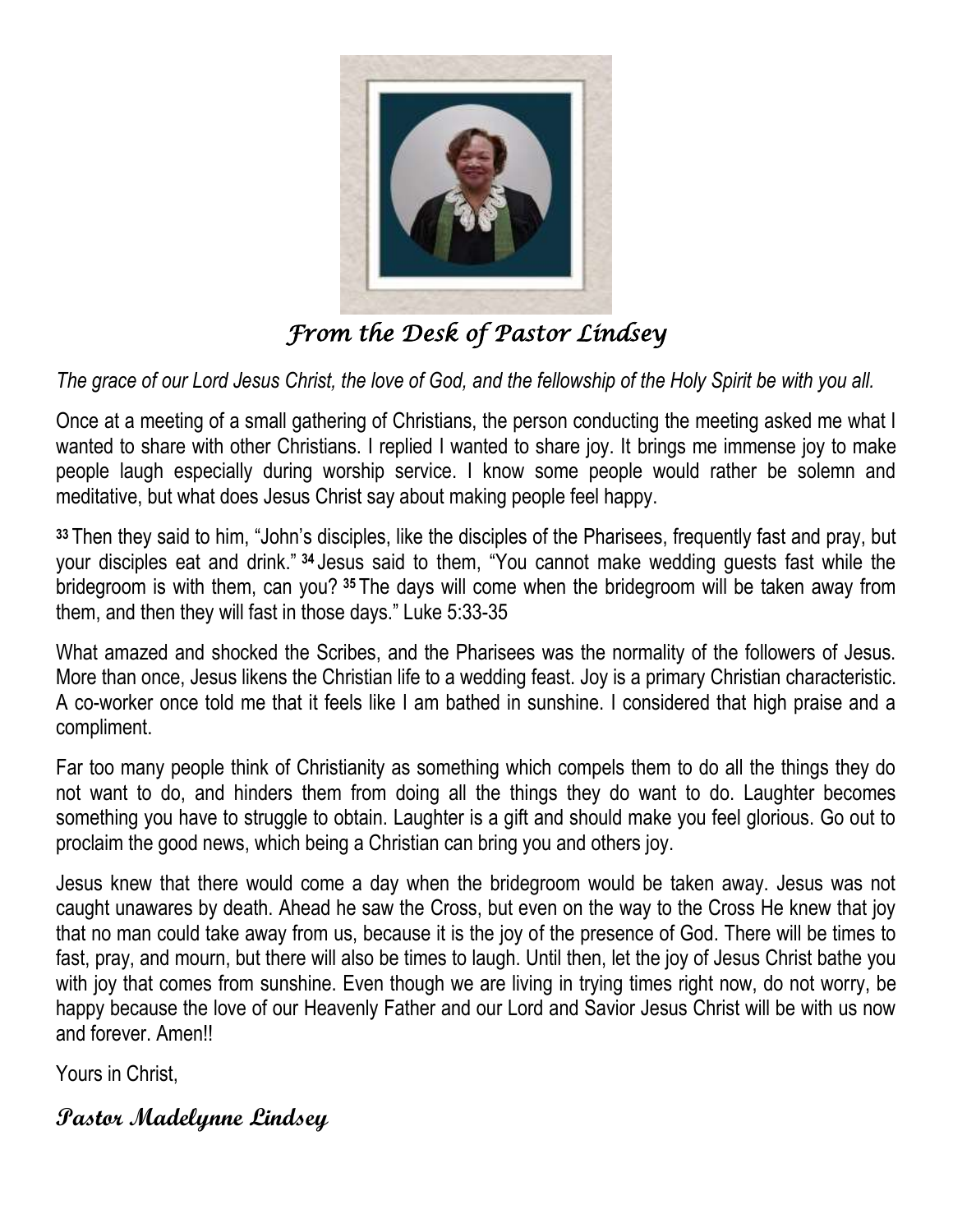

#### **MEMBER NEWS**

Best wishes to longtime member, Marion Bridges, who moved to Colorado to be closer to family. We thank her for her **61**- year loyal membership in this church. God's blessings to Marion!

## **A MESSAGE FROM YOUR DEACONS**

An emergency phone chain has been established in the event that worship must be cancelled due to weather or building emergency.

Several Deacons have lists of the regularly attending members and friends, and will call them with this announcement when the decision is made.

Your safety is always our priority! If the Governor declares a state of emergency, our buildings will be closed until that order is lifted.

#### **SESSION**

The February Session meeting will be held virtually at 7pm on 2/7/22.

# **FEBRUARY 14TH IS VALENTINE & FRIENDSHIP DAY!**



February  $14<sup>th</sup>$  is not just a romantic holiday – it's a great day to celebrate friendships and let others know you care. Consider sending a note to a shut-in or making a call to an old friend to brighten their day. You'll find that your day has been brightened, as well!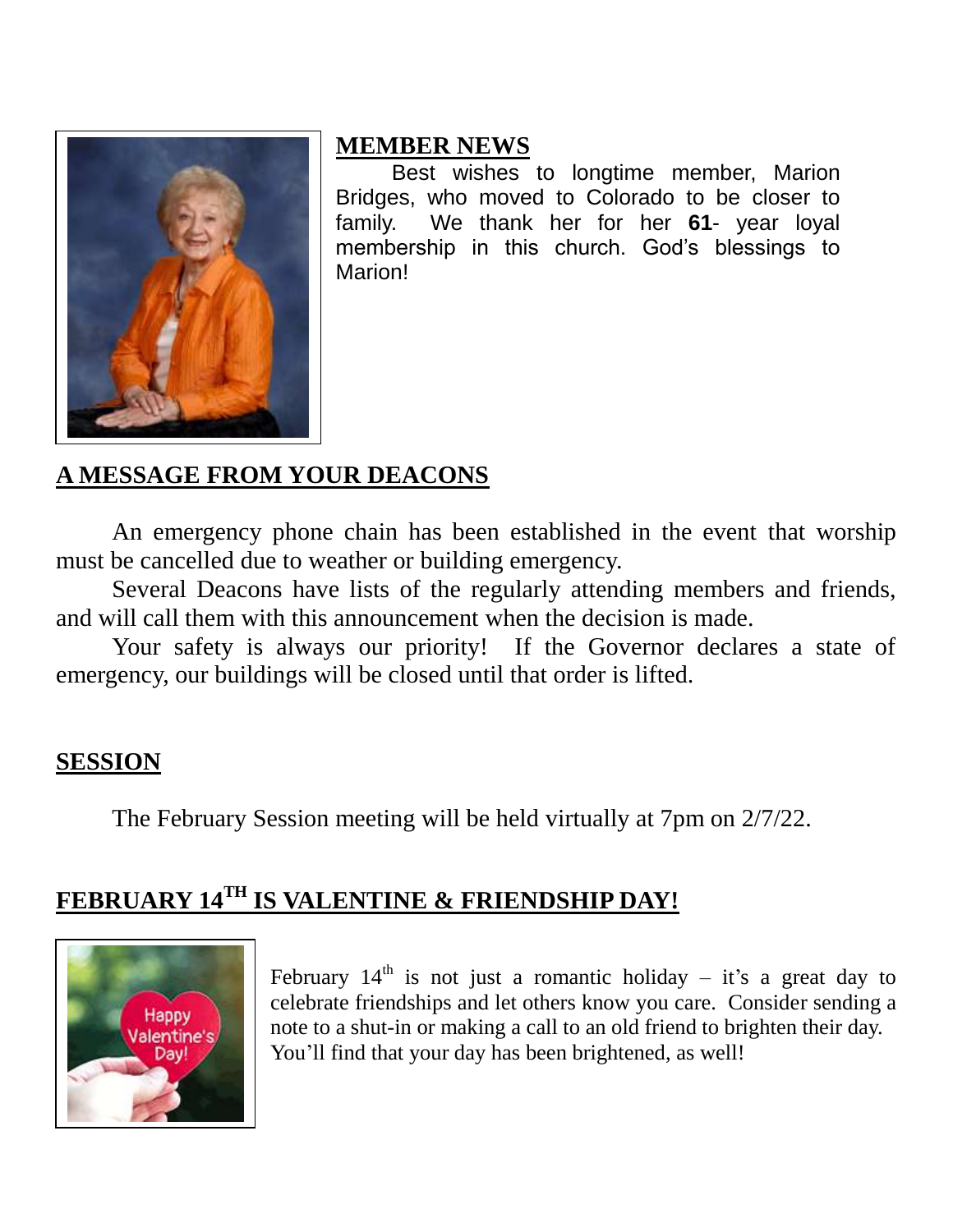

True or False by circling the letter in the correct column. Answer each statement (based on Matthew's gospel) Jesus healed Peter's wife Judas betrayed Jesus with a secret Jesus tells a story of the six wise Jesus fed the 5,000 with two and six foolish maidens (25:1-13). signs of the end of the age (24:7) Famines and earthquakes are Jesus said the temple had The rich, young ruler decided saw Jonah and Elijah (17:3). At Jesus' Transfiguration, Peter interrogated Jesus (27:11-14) The Roman governor Polonius become a "den of robbers" (21:13) not to follow Jesus (19.22). loaves and five fish (14:17). handshake (26:48). (Matthew 8:14). numbered line below to discover why Jesus died. Then write each circled letter on the appropriately ъ  $\infty$ 9 ≏ c **TRUE FALSE** ౾ 6 ᠴ ξ o c o s ъ

Answer N, A, S, T, I, V, A, L, O; salvation